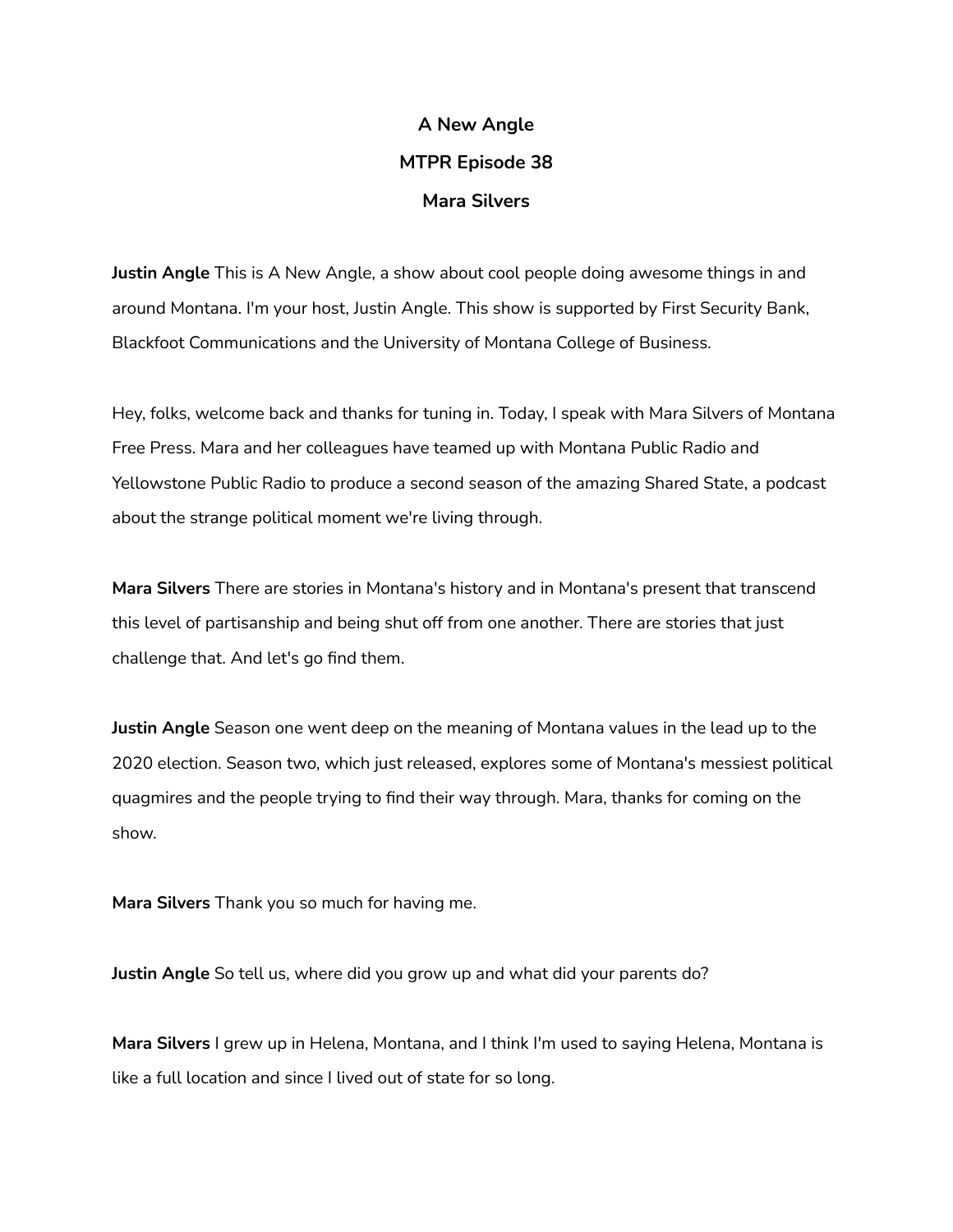**Justin Angle** You've got to put the state there as well?

**Mara Silvers** Yeah, but yeah, I grew up in Helena, and my parents are mental health professionals, so my mom's a licensed clinical social worker. My dad was a licensed clinical therapist for a long time. Now he's a school counselor, so maybe a different kind of stress, I guess, from from the work he used to do. But yeah, and my sister's actually a school counselor as well. So everybody is kind of a social worker or a mental health professional.

**Justin Angle** Yes. So you escaped that, you know, family trend in employment. Tell us about your path into journalism.

**Mara Silvers** I wanted to go into journalism, went from a pretty young age, like, when I was in high school, I remember telling people that I wanted to be a journalist. And that was at a time when the newspaper industry especially was going through such a low point that people kind of gave me this, you know, weirded out look of like, why would you want to go into such an unstable industry? But. But I always just kind of wanted to be able to be curious for a living.

## **Justin Angle** Right.

**Mara Silvers** And and get to talk to people about whatever they're interested in and the lives that they're leading. But then I, you know, I kind of went a different path when I got into college, I was like looking more into nonprofit work and eventually circled back around to storytelling. It just felt like the right calling for me, and I think a great opportunity to be creative and and communicate through written and spoken words. But still be really tied into real urgent, you know, real life issues as they were coming up for different people. So, yeah, so I did some campus publications when I was in college and then eventually got really hooked on podcasts as as I'm sure so many people have. And I came back to work for Montana Public Radio as an intern in the summer of 2016, and that was my first real experience doing radio.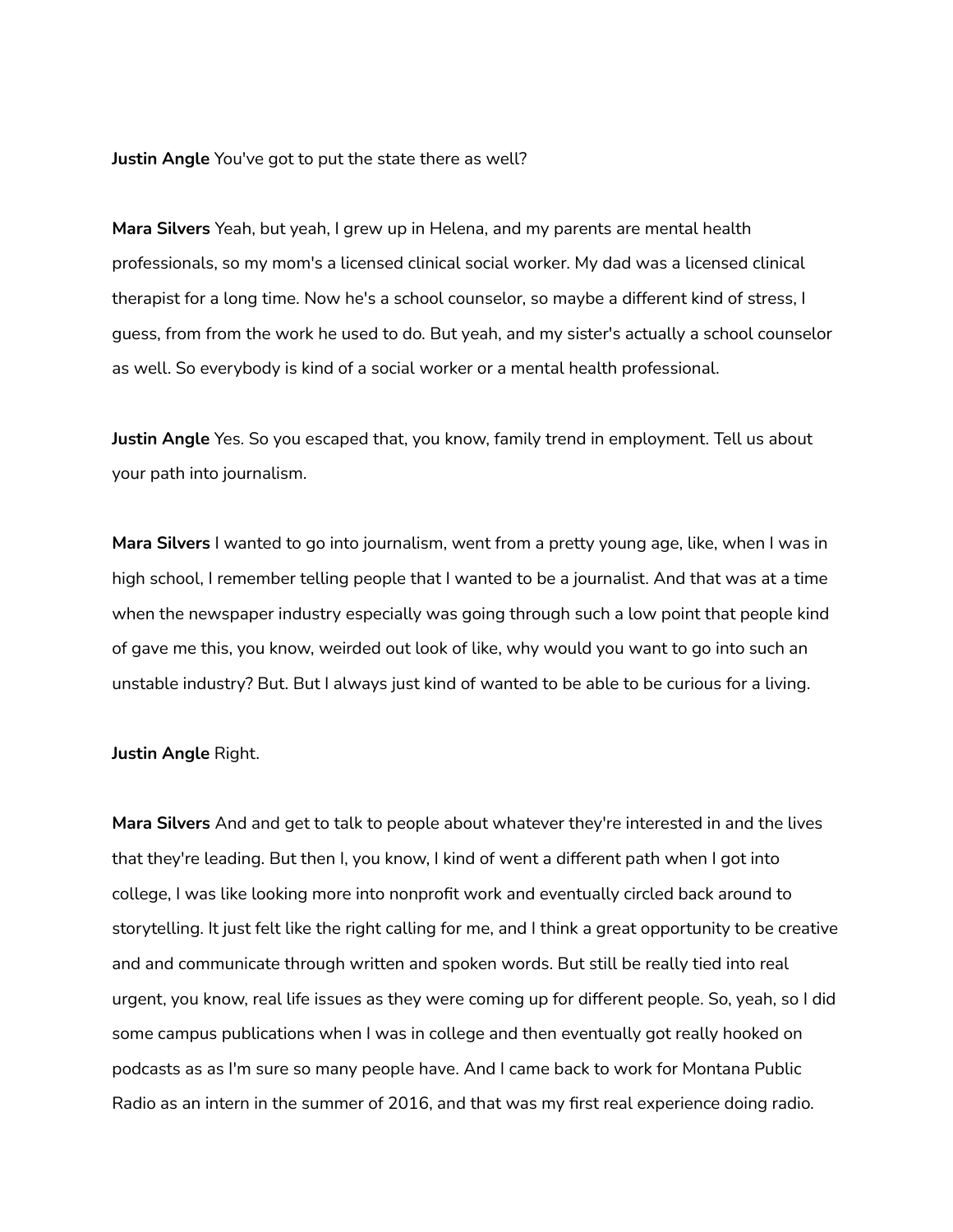And I was obsessed. It just felt like the coolest medium to work with words like that. So after that, I just kind of stuck with radio for a while.

**Justin Angle** Mm-Hmm. You went to New York City and then with WNYC and a brief stint at Slate. Tell us about those experiences.

**Mara Silvers** Oh my gosh. Yeah, it feels like it was the longest and shortest chunk of my life, both at the same time. It happened so fast, but they were really rich, transformative years for me. So, yeah, I went out to New York to work as an intern on The Takeaway, a national news show. And pretty soon after that, you know, WNYC is this amazing organization because there's so many shops that are under one roof, right? So there's always like different shows that are looking for producers or looking for part time, you know, workers for different projects that are coming up. So it's just an amazing, creative environment to be in and definitely was around 2017. So The Takeaway is right next door to the WNYC newsroom, which is like the local NPR station for the New York City metro area. I didn't know anything about New York City politics or New York state politics, but I was really curious about becoming a better producer at the time. And so they were looking for somebody who could be a stand in producer on their All Things Considered program. So I did that on a freelance basis for a couple of months and then eventually just kept kind of like warming my way into the door. I think like first, first a toe and then a foot and then an elbow. And after a while, they they hired me full time and I got to be a producer on the evening news for about two years. And then rotate through being a general assignment reporter every once in a while. So sometimes I'd be on my way into work and my editor would call me and say, I need you to go down to, you know, the Southern District of New York's headquarters because the attorney general is giving a press conference on something. And I'd suddenly be in a world of, you know, a white collar criminal investigation that prosecutors were getting ready to unveil. So it's just a huge, a hugely diverse learning experience, both from a political angle and from a technical skills angle of just learning radio and learning how to do that and be a local news contributor among some of the most experienced reporters I've ever an editors I've ever worked with.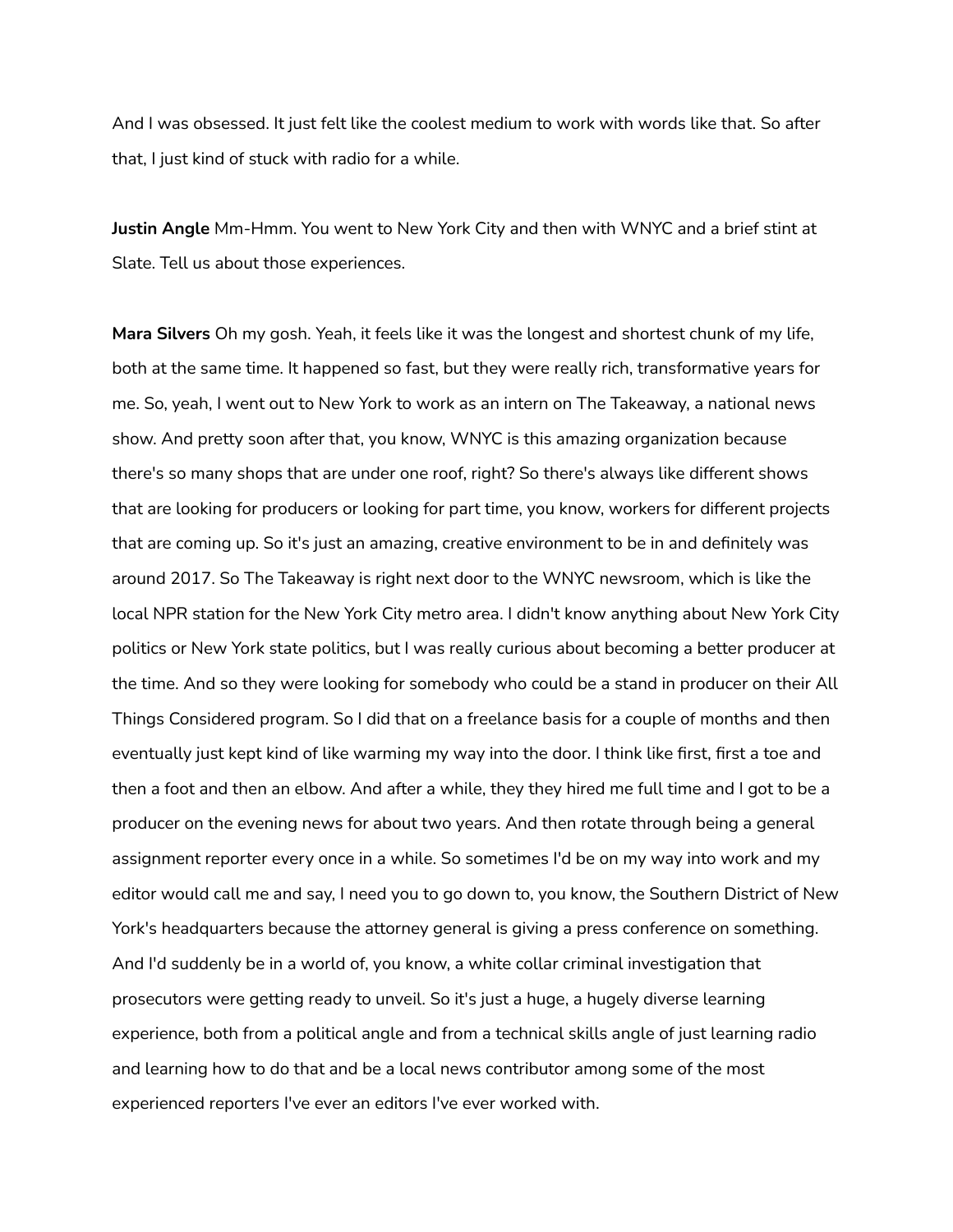**Justin Angle** And now you're back at Montana Free Press in Helena and tell us about the issues that you're particularly interested in. What's your what's your beat?

**Mara Silvers** So I've always been interested in Health and Human Services reporting, maybe not surprisingly given that's my my parents background and kind of what I the shop talk that I grew up around, so to speak. But I think in Montana, that can look like so many different things because those are issues that overlap with all of these different systems. So I've been doing a lot of COVID reporting. But then also doing different, different looks at Montana's mental health care systems or the lack thereof in some in some situations. The gaps in systems that people are trying to plug and different ideas that they have for fixing them. So it really spans spans quite a few different topics. And then, of course, as you know, a lot of people might expect, it's difficult to be a reporter in Helena and not get pulled into political news, especially with new administrations and the recent 2020 election and the legislative session. So I definitely have my fair share of political reporting. That's just part of my my daily life, too.

**Justin Angle** Yeah. So that's maybe a great moment to pivot the conversation to Shared State, this amazing collaboration. Let's start there. Like how did this kind of collaboration among the many amazing public media outlets, nonprofit media outlets in the state of Montana come together?

**Mara Silvers** So I came on to Montana, a free press in May of 2020. And pretty soon we had the primary that just landed, you know, in the middle of the news cycle. And after the primary in June, we were looking at all these candidates and listening to all of the the talking points that they were giving about why they were going to be the best candidate for their office for the state of Montana. And for so many of them, they kind of came back around to this, this refrain about Montana values and how they would be the best candidate to support Montana values. And it just kind of felt like we were in this moment of needing to step back and question that premise a little bit. Like, what our what our Montana values? But also, why is that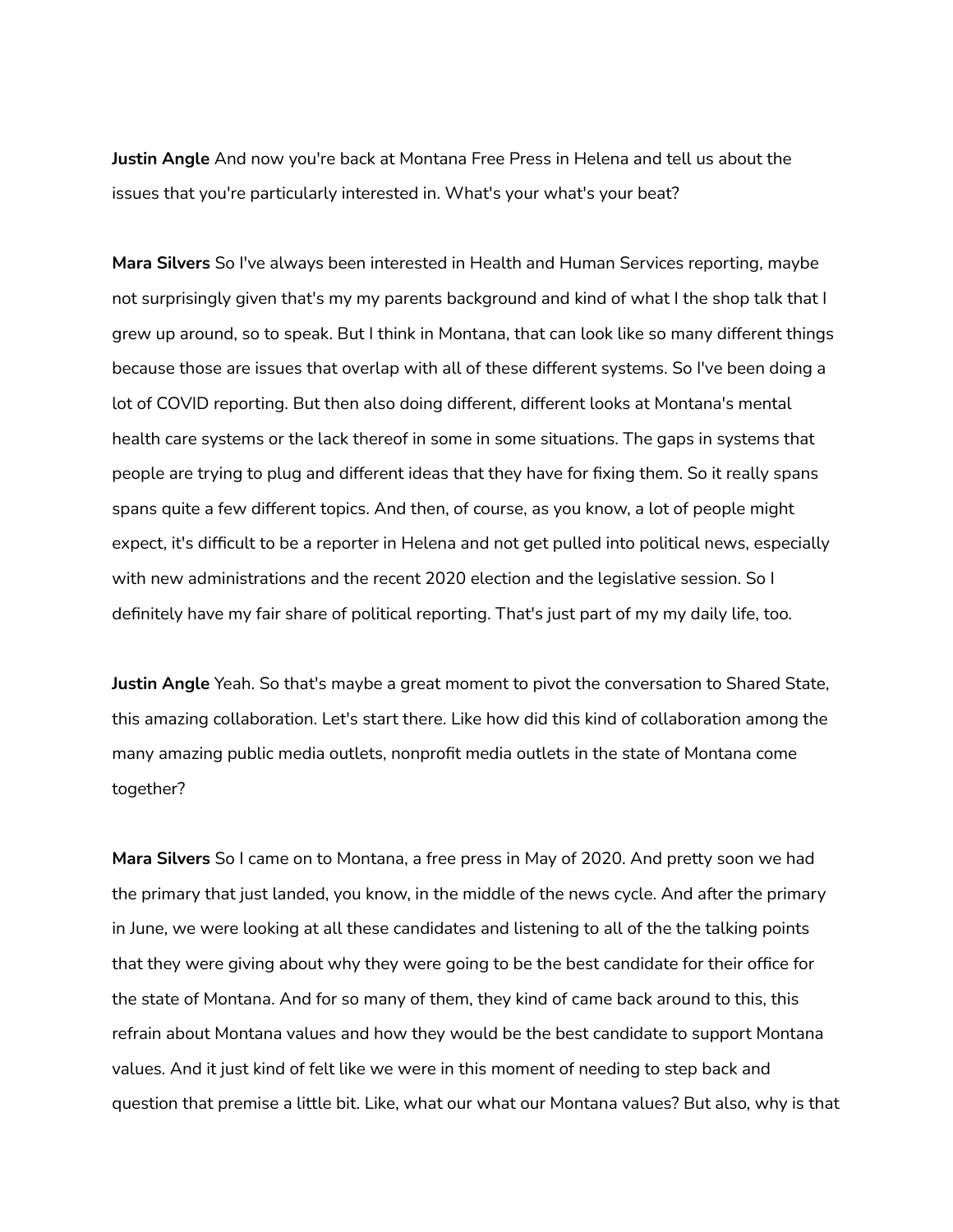such a relied upon phrase for politicians who are trying to communicate to Montanans, right? Trying to communicate to their constituents.

So I kind of got this this idea in my brain that we could have an opportunity if we worked with our, you know, independent nonprofit media partners who also got to make creative work like us. We could step back and question that premise a little bit and not not take the bait of just assuming sure, like you have an idea of Montana values, that's true for you. So we started having these conversations about broadening our election coverage to be a little bit more narrative focused, to be an audio project that got to tell stories about the political moment that we were in in Montana in 2020 and through a lot of conversations with Montana Public Radio and in Yellowstone Public Radio, we started thinking about how we could dig into the idea of Montana values and what people what issues Montanans care about outside of such a polarized black and white kind of lens. And that's really the whole idea behind Shared State is just not starting from the presumption that everything is automatically polarized. Looking at the issue first and looking at the history of the issue first to try to see if we can just get into the nuance and get into the gray area first instead of a this side or that side, this party or that party focus. So it was actually Corin Cates-Carney who came up with the idea for the first season to look at the Montana Constitution as a framework for what what our Montana values. So we base the whole season kind of around the themes and the values that are laid out in the preamble to the Constitution as a way to to try to understand what Montanans care about. And that brought us all the way up to election season. And then after that, we were all sucked into the legislative session pretty quickly. So we kind of had to step back from the project and just focus on the fire hose and the news that was coming out.

**Justin Angle** Yeah, yeah. And so here you are. You know, season two just released and folks can binge it because I saw all seven episodes, right, dropped just today that we're recording?

**Mara Silvers** Eight episodes.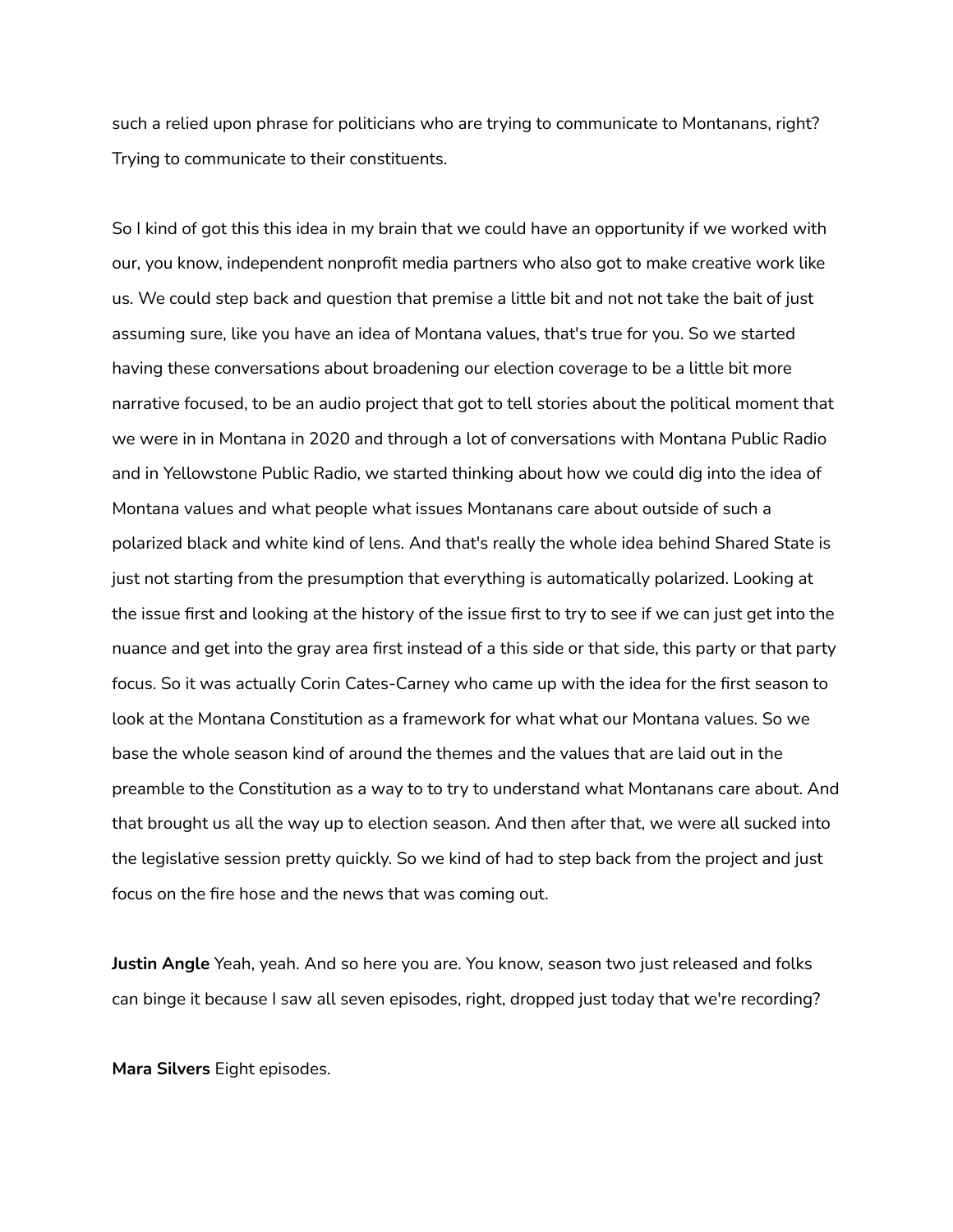**Justin Angle** Eight episodes. OK, so miscounted. I mean, season two is fantastic. I encourage folks to well, I'm not going to say, listen, right now, maybe finish this the show and then and then head over to Shared State. But but anyway, the second season as amazing a conceit as Montana values were for season one, this notion of thorny political quagmires for season two is really powerful, and I think it kind of like does a symbol, it does the similar work of framing issues as not necessarily automatically black or white or polarizing. So I mean, they're they're certainly polarizing, but it's not automatically black or white. Tell us about season two and how you arrived at that idea.

**Mara Silvers** Yeah. So I remember this. This meeting that we had in the spring of 2021 after the legislative session was was wrapping up. And it was a bunch of, you know, team members from our three organizations who are on that call hashing out just what we were observing in the political moment. And everyone sounded. So I think I think this is OK for me to say everyone sounded so tired. I don't I don't think that that was just because we had just come off the legislative session. It seemed like so many people who are covering news for a living were looking at the politics of the political moment that we were in and just feeling exhausted. Because there was so much this feeling of stuckness of so many issues that people were just their heels were dug in, they were looking at each other from across some kind of barrier and just either yelling at each other or feeling so tired that they were throwing up their hands and everybody was walking away, instead of being able to have some other kind of interaction around a political issue. We started trying to explore that a little bit and see how we could create a series that was listenable, like it wasn't just negative and sad and depressing.

**Justin Angle** Yeah, I mean, the number of the number of story and headlines I see in the media that sort of sort of are some variation of everything is terrible.

**Mara Silvers** Right.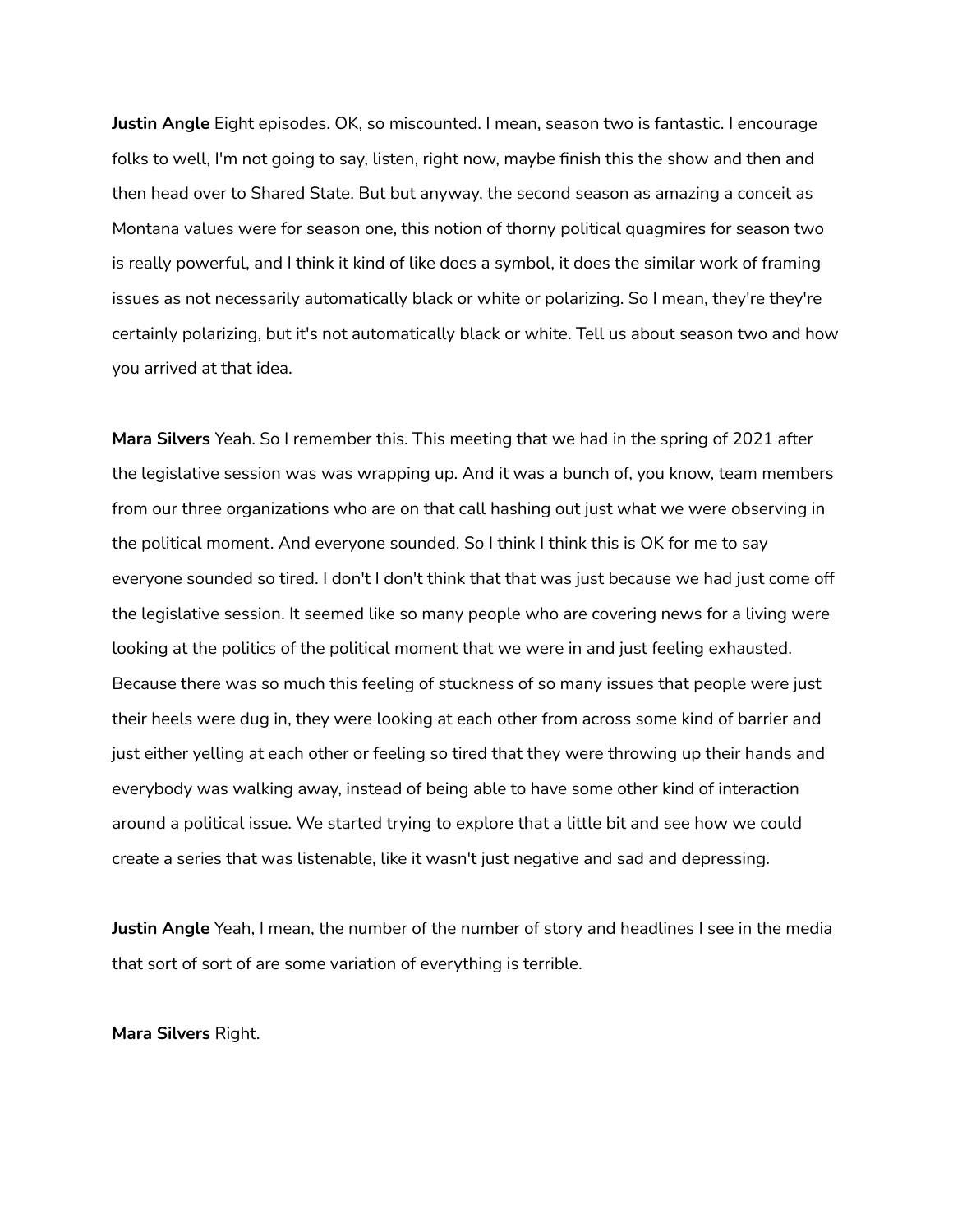**Justin Angle** I mean, I don't recall living through a period of a couple of years where it's just like that, and I understand all the incentives in for profit media to kind of drive that kind of storytelling. But yeah, this is, uh, thankfully a departure from that. It's very accessible.

**Mara Silvers** That's I'm glad to hear you say that. That was part of our motivation. We were thinking about the the tone and the tenor of the political moment that we were all observing squared with just what we know to be true about our state and about the people that we've met in this state. Our neighbors, you know, legislators, we've watched for decades. And I think that there was just kind of this feeling of like like there are stories in Montana's history and in Montana's present that transcend this level of partizanship and being shut off from one another. There are stories that just challenge that and let's go find them and weave them together to be our second season. So that was the idea.

**Justin Angle** Yeah. So maybe let's dig into a couple of those stories. And when you talk about water, pandemic, Badger-Two Medicine, conservation. Yeah, where should we start? What are some of the issues that just captivated you in this whole series?

**Mara Silvers** So originally, I think I was expecting that the stories that we're going to come back to us, we're going to be a little bit more nitty gritty, local disputes about, you know, neighbors who I had never heard of before. You know, like the school superintendent and circle having, you know, a debate with his school board back in the 90s. Like, I was imagining these really super local nitty gritty stories. And really what we got more of was people coming with these these big sweeping problems and and debates that were just had had a type of longevity, I guess, that had that have lasted for decades. And it makes sense that reporters were bringing back those stories and they ended up being so rich and and exciting to dig into. But some of them, of course, are about environmental themes. Some of them two of the episodes are about affordability and about figuring out where you can live in Montana these days, when the cost of living is changing so much. We definitely knew that we had to hit on the pandemic and some of the culture wars that have come out of COVID policies. And so those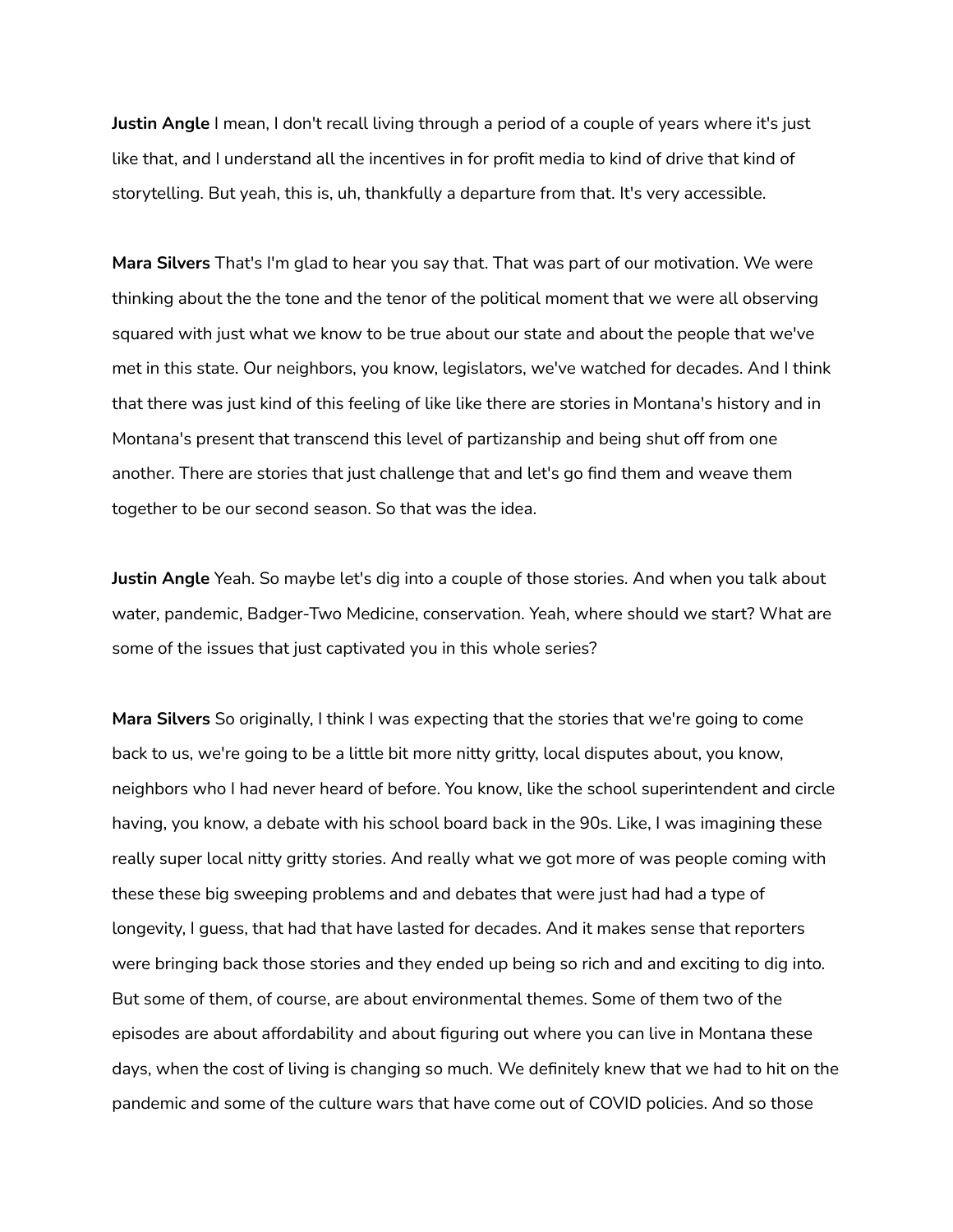are just a brief sampling, but they definitely are these big picture themes that are rooted in local communities and with real people who have been dealing with them for a long time.

**Justin Angle** We'll be back to our conversation with Mara Silvers after this short break.

Welcome back to New Angle. I'm speaking with Mara Silvers of Montana Free Press about the current season of Shared State.

Yeah, maybe without giving too much away for listeners, can we dig in to the Badger-Two Medicine story?

**Mara Silvers** Yeah, great episode.

**Justin Angle** I mean, that episode does such a good job of kind of illustrating these complex issues where I learned some so many layers to this that I hadn't considered before maybe set the stage for listeners on what to expect. Why is that issue particularly compelling and complicated?

**Mara Silvers** Yeah. So that comes to us from reporter Aaron Bolton from Montana Public Radio, and it was edited by Nikki Willette, who used to be the news director at Yellowstone Public Radio and freelanced with us on this project. So Aaron had had this story and this idea of saying, you know, the Badger-Two Medicine has gone through so much political turmoil in the last couple of decades. And of course, because it's this incredibly beautiful, sacred area of wilderness. Sacred to Blackfeet Nation, but also to so many conservationists and people who care about that ecosystem, which is right next to Glacier National Park and the Bob Marshall wilderness. So Aaron knew that this was a really a hot-button issue, I guess kind of place, and he wanted to go back to understand where there had been agreement and and coalescence around how to protect the Badger from oil leases, oil and gas leases. And then what happened since since that victory, so to speak, like the fight that so many people were involved in to get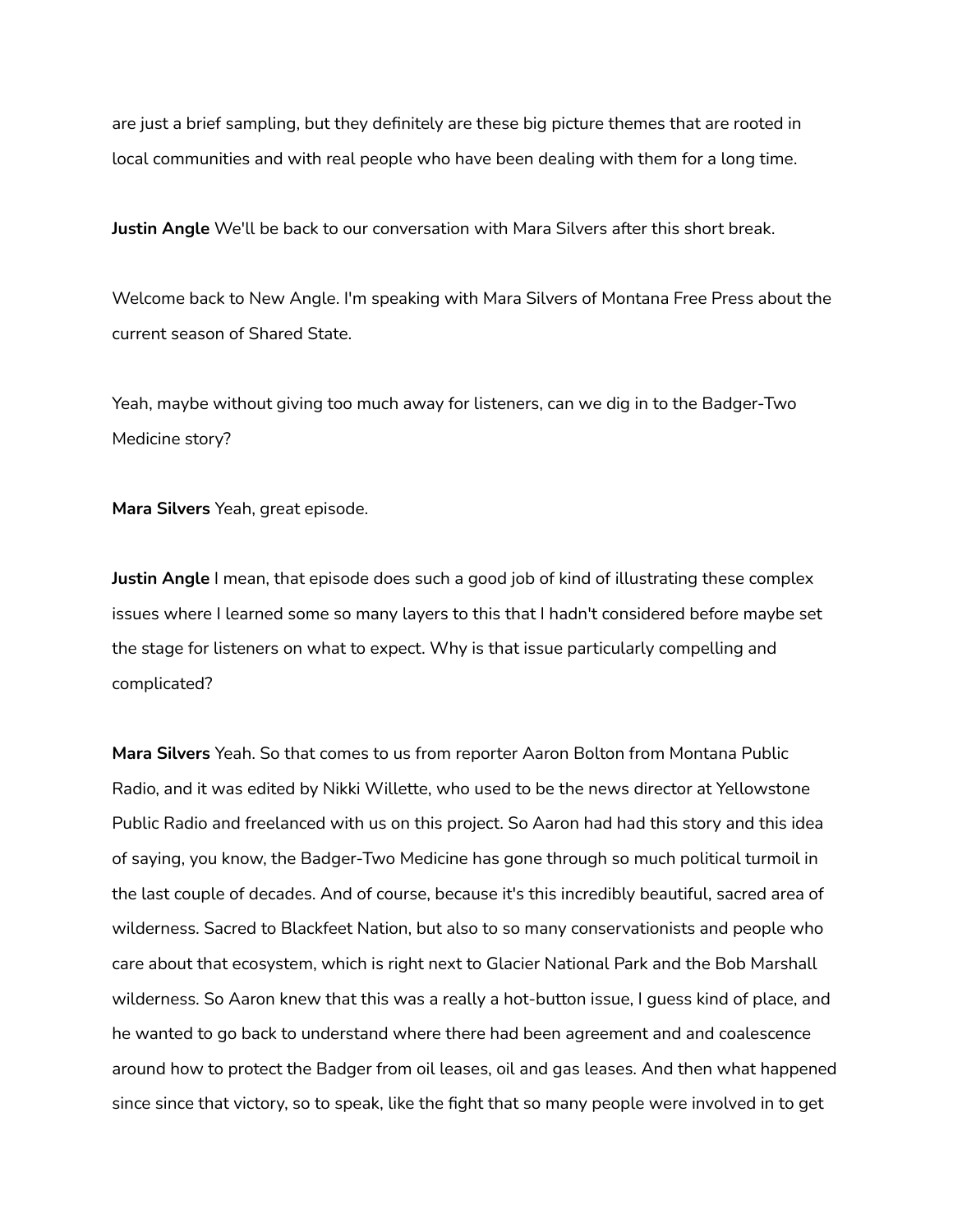rid of the oil and gas leases on in the Badger and then what those stakeholders are trying to do to figure out the future of the place. And that's where the disagreement really starts to become clear. So one of the things that I loved about this episode is that Aaron was able to show he was able to show that there was both both things happening. There was a period of a lot of agreement and a lot of shared values for how to protect this land. And then there has been and as episode, we'll get into a big shift both politically and I think just in the opportunity of the moment that many members of Blackfeet Nation see right now before then, as as what they can do to advance their ownership of this track of land that used to be part of their boundaries.

**Justin Angle** And so the reclaiming of that sovereignty really is a big issue, and it gets sort of gets catapulted through the social upheavals that we've experienced in summer 2020. And talk about some of the conflict between conservation interest. I mean, there's there's differences in how we approach conservation in general and in that area in particular. That and then conservation again is a concept that's sort of antithetical to some indigenous belief systems. So yeah, it's a really messy, in a good way, issue?

**Mara Silvers** Yeah. One of the I think moments in that episode that just struck me so much was when we, Aaron and I, went up to Browning to interview several people for this episode. And I was his, you know, kind of field producer, so to speak. And we interviewed a lawyer and a tribal traditionalist and Browning named Joe McKay, who comes in and about the middle of the episode. And I remember sitting in that interview just really having the sense that Joe was very firmly taking the perspective that he saw us bringing to the interview and just turning it like almost like you would a globe, right? You know, you you turn the globe and you see a completely different part that you hadn't seen before. I will just say, like for me personally, there were some times in interviews where you just sit back on your heels and you're like, I'm having my mind blown right now. And it was it was a very humbling experience for me. And you can hear Joe, I won't give too much away, but you can hear Joe when he greets us. And when he brought us into his house, he said, let's sit down and figure out what we're talking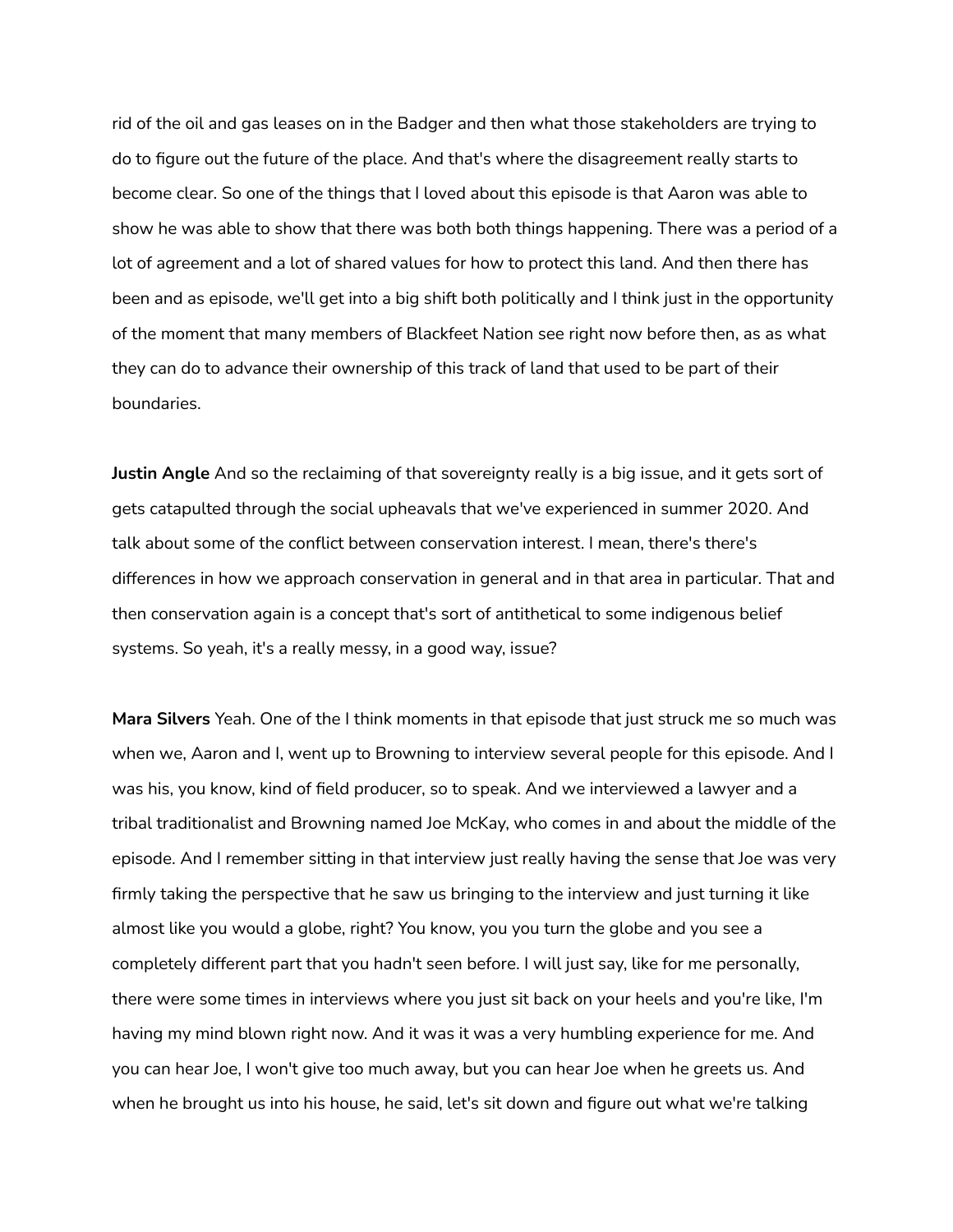about. And it was it was a reframing of of the issue before we even really got into the subject matter. And I think that I guess I'll just leave it there to say that he really represents a different way of looking at an issue that I think a lot of people might think that they already know the story about. And I really appreciate that he was able to do that.

**Justin Angle** That is powerful. I often find that in these, you know, these interviews that I do for this show is like when somebody kind of rejects the premise of your question, it just sort of it is kind of unsettling in the moment, but it is. It is the stuff of opening your mind to new ideas and new ways of thinking,

**Mara Silvers** yeah, it makes me think actually, when you say it that way, it makes me think of the way that we start the season with political scientist and professor Jessie Bennion, who is such a refreshing political analyst for me to listen to because she is, she is, I think, also used to looking at partizanship and then trying to figure out how to go a different way, or at least how to approach an issue with like fresh eyes and and and fresh ears. She talks about welcoming her students into class into a new semester when she's teaching. I think public administration and how she just asks her students to consider being curious and humble and entering the conversation with humility first, and how that could help us get out of the preset black or white way of thinking about something. And I think that whether or not we intentionally crafted it this way, we have a lot of people featured in these episodes who return us to that offer, I guess, again and again throughout their episodes and throughout the exploration of the issues that they they care about.

**Justin Angle** Yeah, I mean, that was such an interesting choice. I'd love to hear kind of your thoughts about how it came to be for episode one, kind of focusing on this interaction between some locals and Livingston and Tucker Carlson and his daughter, I believe, who were, you know, traveling through town to go on a fly fishing trip and they had a confrontation. And then in classic Montana's style that the two folks sort of went off the grid for a while after that.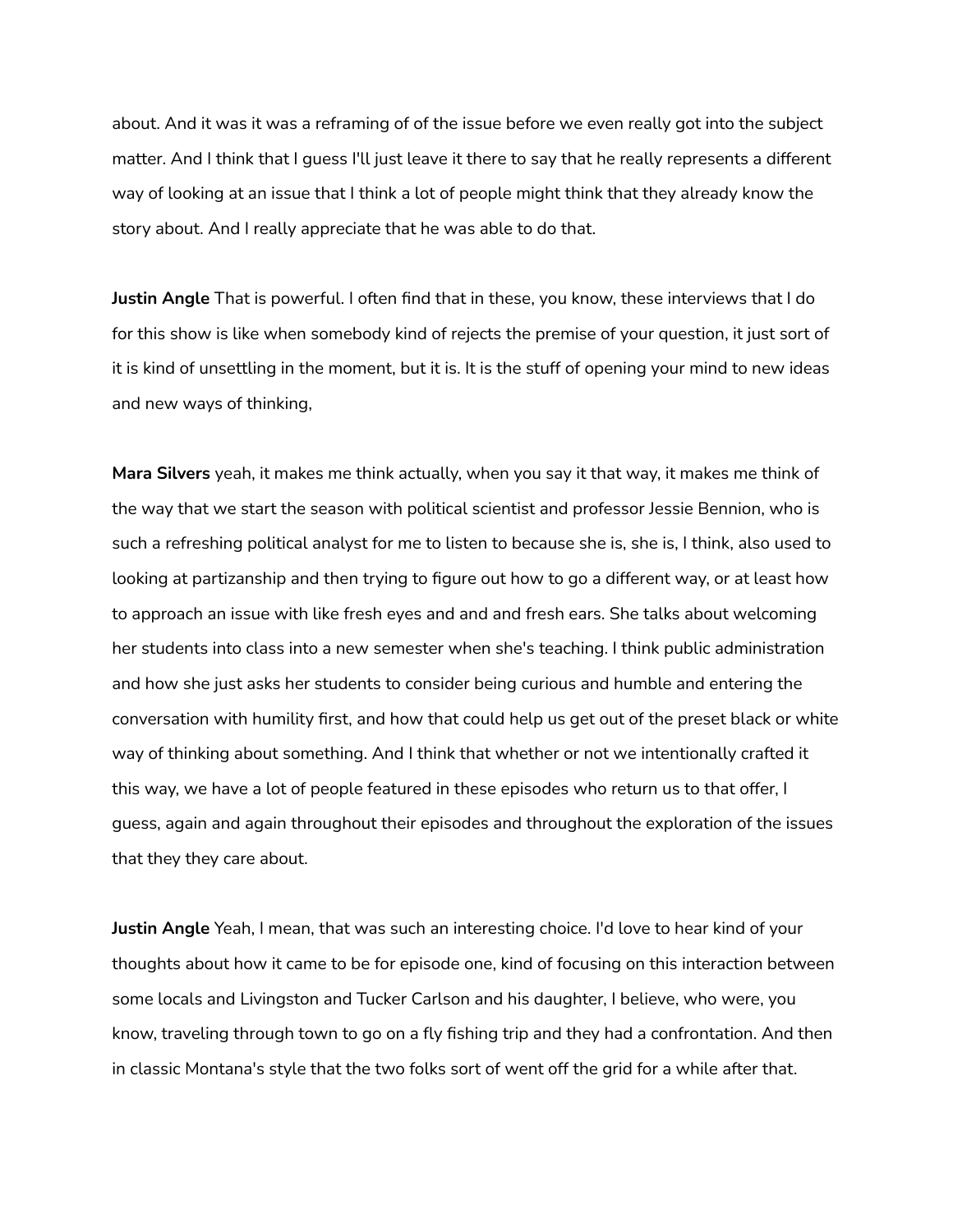**Mara Silvers** Into the literal river of no return wilderness, which I just thought was such a good detail.

**Justin Angle** And they did return. So the thing they're that's interesting is you have this series that is premised on the notion of these complicated issues with no clear sides. And then you introduce this character, Tucker Carlson, is instantly polarizing to everybody, kind of has an opinion about this guy like him or hate him or love him. Talk about that choice and how it was a great vehicle for actually demonstrating some of the complexity here.

**Mara Silvers** This is Nick Mott's episode who's my co-host in the season and and our editor and editor of so many amazing Montana-based projects, really. In case you don't know, anybody who likes Montana-based podcast usually has Nick Mott to think in some capacity. But so Nick brought this story about, you know, this flashpoint moment that people might have seen across their social media feeds of like, 'Oh my gosh, Montana's man is trending on Twitter'. He somebody got in a fight with Tucker Carlson and a fly shop in Livingston. What is happening, like, is this part of a fever dream? Like, what's going on? So people might have seen that and they might remember that. But Nick's story, it was really about what happened afterwards and what happened to that couple after they realized that they had become a political flashpoint, like, they were now at the center, they were in the eye of the storm. So I think a lot of people, probably, like you mentioned, have really strong feelings about Tucker Carlson. They have strong feelings about Dan Bailey, the guy who who went up to him and started this confrontation in the fly shop. But I think that the episode, if you can bear with it, is really not about Tucker or Dan.

## **Justin Angle** No.

**Mara Silvers** It's about everybody else who got sucked into this moment. And I think in the reactions to that video just reaffirmed the incredible political divide and aggressive feeling of confrontation that's gripping so much of our politics these days. And it was the reaction to the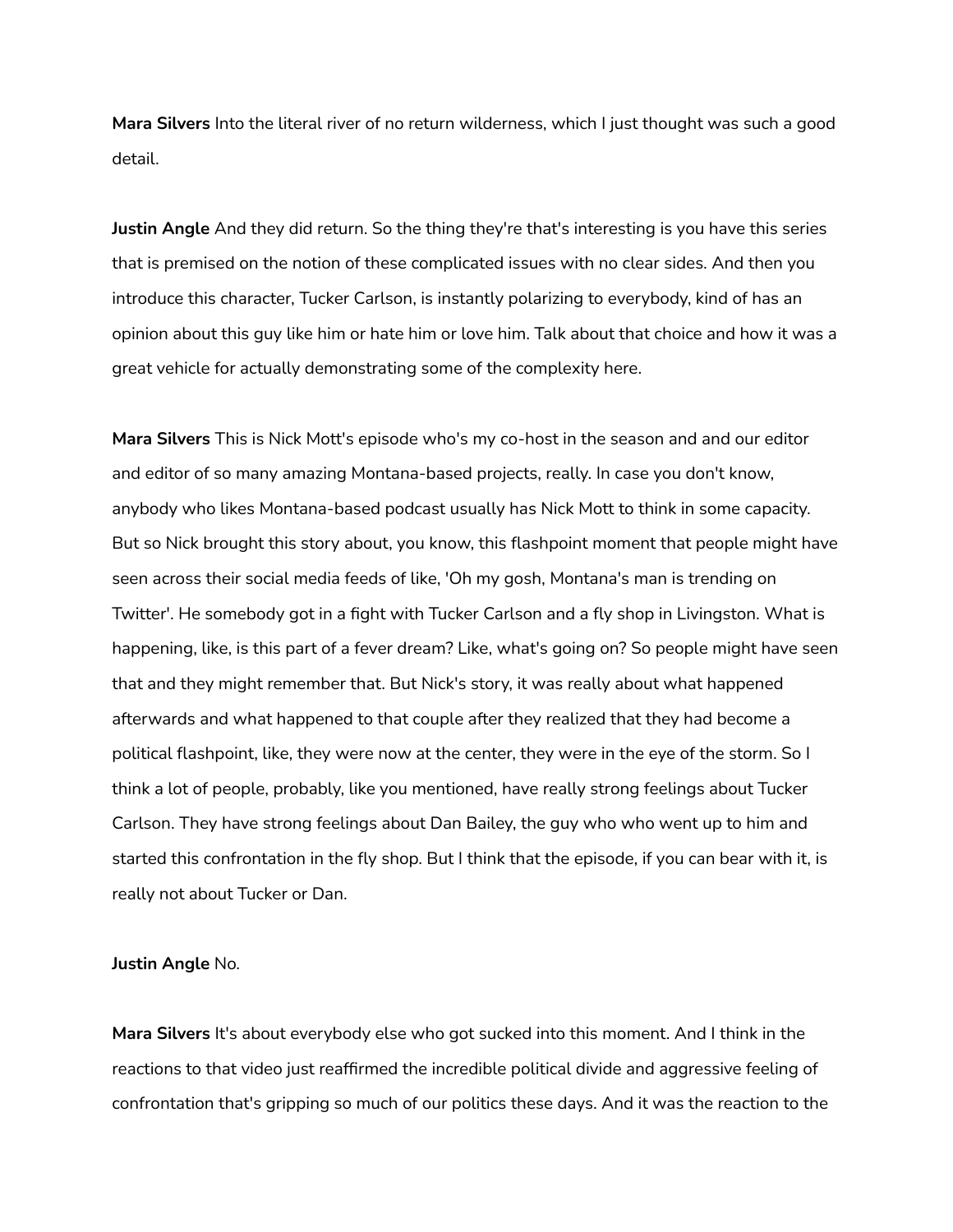thing that I think is really worth digging into. And there's a part of, again, kind of just going back to the wonders of audio and why audio is such an amazing medium. But there's a section of that episode that's a montage of news clips and political commentary that came out in response to that video created by our amazing producer and editor, Nicky Ouellet. And it just, I think, is a cacophony of feedback and political, you know, vitriol that really came spewing out over the course of that becoming, you know, becoming a thing that people were talking about. So I think that it's it's a story that helps us observe who we are right now in this moment. And it's about so many more people than Tucker or Dan. It's actually about us and psychologically what is going on with us in this moment.

**Justin Angle** It is a look in the mirror and kind of a scary one at that. In our in our remaining time, Mara, I'd love to kind of hear some of the broader themes of, this might be too optimistic a term, but resolution. How do you think we find common ground on some of these issues? And maybe to tone down the tension that is so vividly displayed in the first episode?

**Justin Angle** You know, sometimes I I feel more optimistic than other times as a reporter and as somebody who's you know in this in this political ecosystem alongside everybody else. But I think that the offer that we're putting on the table here is a pretty simple one, and it's not something that is going to be any kind of a silver bullet or we're not going to wake up tomorrow and just be in a fundamentally different situation. But I think that what we're putting on the table is just this the possibility of believing that the issue is more complicated. It always is. And there is history there, there is personal history there, there's communal history, there are wrinkles to this that you can't see from a 30.000 foot view. You have to get closer to it. And that's, I think one of the beautiful parts of my job is just getting to do that with stories and with people. But I think that there's there's opportunity for all of us to do that and it's hard. It's not to say that it's easy. It's it's a lot easier, I think, to look at something from a 30,000 foot view and just go with your gut reaction and go with that, that whatever strong emotion that it sparks in you and then ride that wave, you know, as long as it can take you. I think the harder thing to do is to slow down, turn down, you know, the temperature on your own reactions to